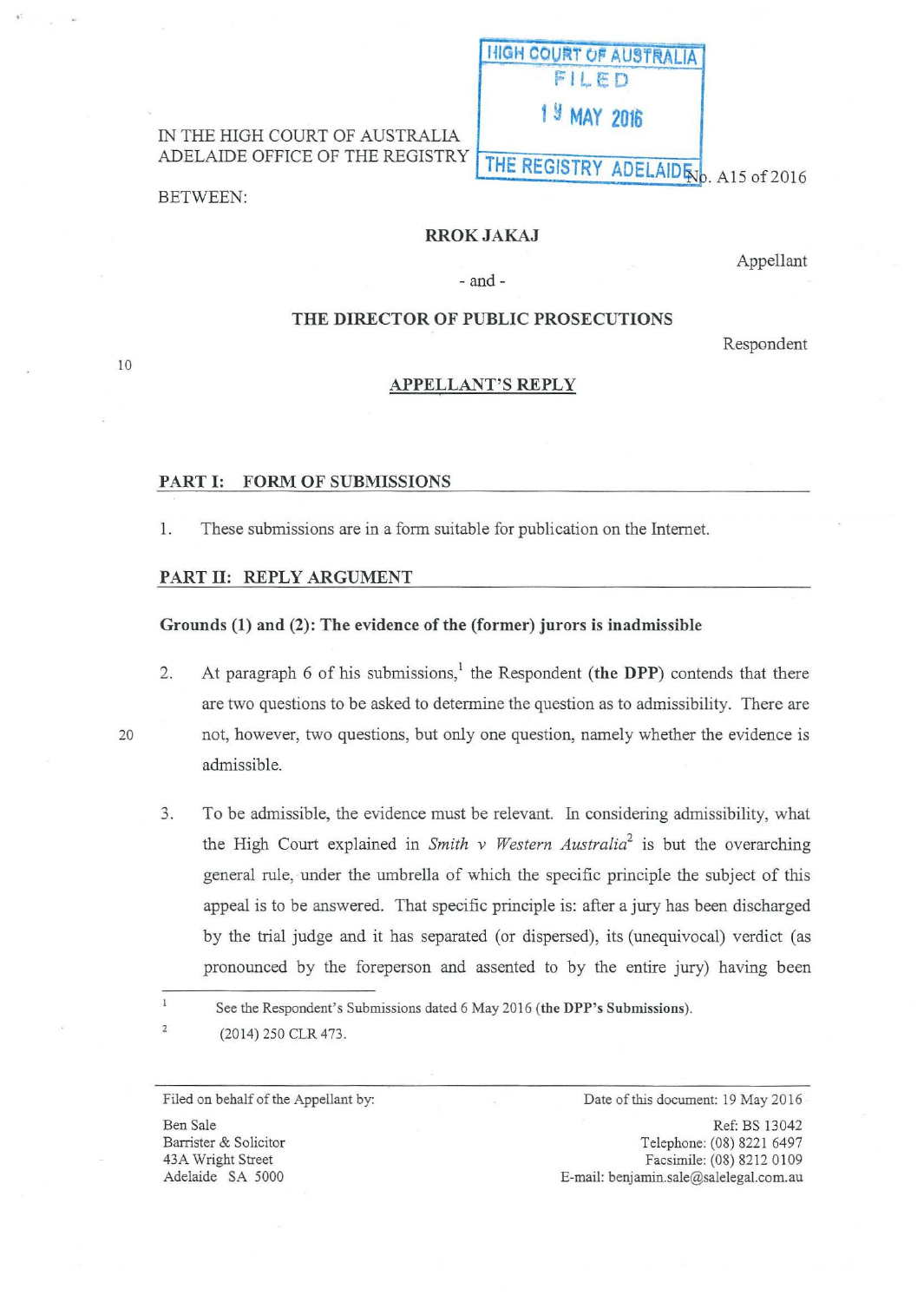recorded, evidence from a juror(s) as to any misapprehension underlying the pronouncement of the verdict is inadmissible for the purpose of either altering (or correcting) the verdict given and recorded.<sup>3</sup> In short, the admission of such evidence cannot achieve the purpose of either altering (or correcting) the verdict given and recorded. It is, therefore, simply impermissible for such evidence to be received- any such evidence is legally irrelevant.

- 4. Here, it is not in issue that: (a) the verdicts were delivered in the sight and hearing of each and every member of the jury; and (b) there was no dissent by any member of the jury. The assent of each and every member of the jury to those verdicts, 10 as announced by the foreperson in open court, is to be conclusively inferred. No evidence can be received subsequent to the discharge and dispersal of the jury from a (former) juror either challenging such assent or being in any way inconsistent with such assent<sup>4</sup> – even in circumstances where the evidence is to the effect that one, or more, of the (former) jurors misunderstood the relevant legal principles which governed the process of arriving at their agreed verdicts.<sup>5</sup>
	- 5. As such, the DPP errs when he contends, at paragraph 40 of his submissions, that the Appellant "tends to confuse the issue of admissibility of evidence with that of a power to correct verdicts". The identification of the point of discharge and dispersal of the jury is critical both as identifying when a verdict may no longer be corrected

 $\overline{\mathbf{3}}$ *Biggs v DPP* (1997) 17 WAR 534 at 544-545 per Kennedy J, 555-558 per Franklyn J (with whom Walsh J agreed at 558); *In Re Donovan's Application* [1957] VR 333 at 336; *Nanan v The State*  [1986] AC 860 at 871-872; *Head v R* [1986] 2 SCR 684 at 688-694; *R v Tawhiti* [1994] 2 NZLR 696 at 699-700.

<sup>4</sup>  See, in Australia, *R v Carroll* (1886) 12 VLR 859 at 863; *R v Atkinson* & *Clutton* (1907) 7 SR (NSW) 713 at 714-715; *Re Donovan's Application* [1957] VR 333 at 336; *R v Emmett* & *Masland*  (1988) 33 A Crim R 340 at 346-347; *R v Challinger* [1989] 2 Qd R 352 at 365; *Evans v Davies*  [1991] 2 Qd R 498; *Matta v The Queen* (1995) 119 FLR 414. See, in Englaud, *Vaise v Delaval*  (1785) I TR 11; 99 ER 944; *R v Woo/ler* (1817) 2 Stark 111; 171 ER 589; *Nesbitt v Parrett* (1902) 18 TLR 510; *Ellis v Deheer* [1922]2 KB 113 at 118, 120, 121; *R v Roads* [1967]2 QB 108; *Boston v W* S *Bagshaw* & *Sons (Note)* [1966] I WLR 1135; *Nanan v The State* [1986] AC 860 at 871.

<sup>5</sup> **While there may be circumstances in which enquiry may be made of the jury concerning their understanding of their obligations in relation to the delivery by them of verdicts, prior to discharge and dispersal, once the jury has been discharged and dispersed, no such enquiries are permitted. And so, once a trial judge has made an order for the discharge of the jury and they have dispersed, the trial judge - and any appellate court - cannot receive any information from them because they no longer have the character of a jury, such being the only character in which they are entitled to communicate to the Court. That is, once discharged, to recall the (former) jury would be "of no**  more effect than if twelve persons [were] called up from the body of the Court and asked to give a verdict": *R v Atkinson* & *C/utton* (1907) 7 SR (NSW) 713 at 715 per Simpson J.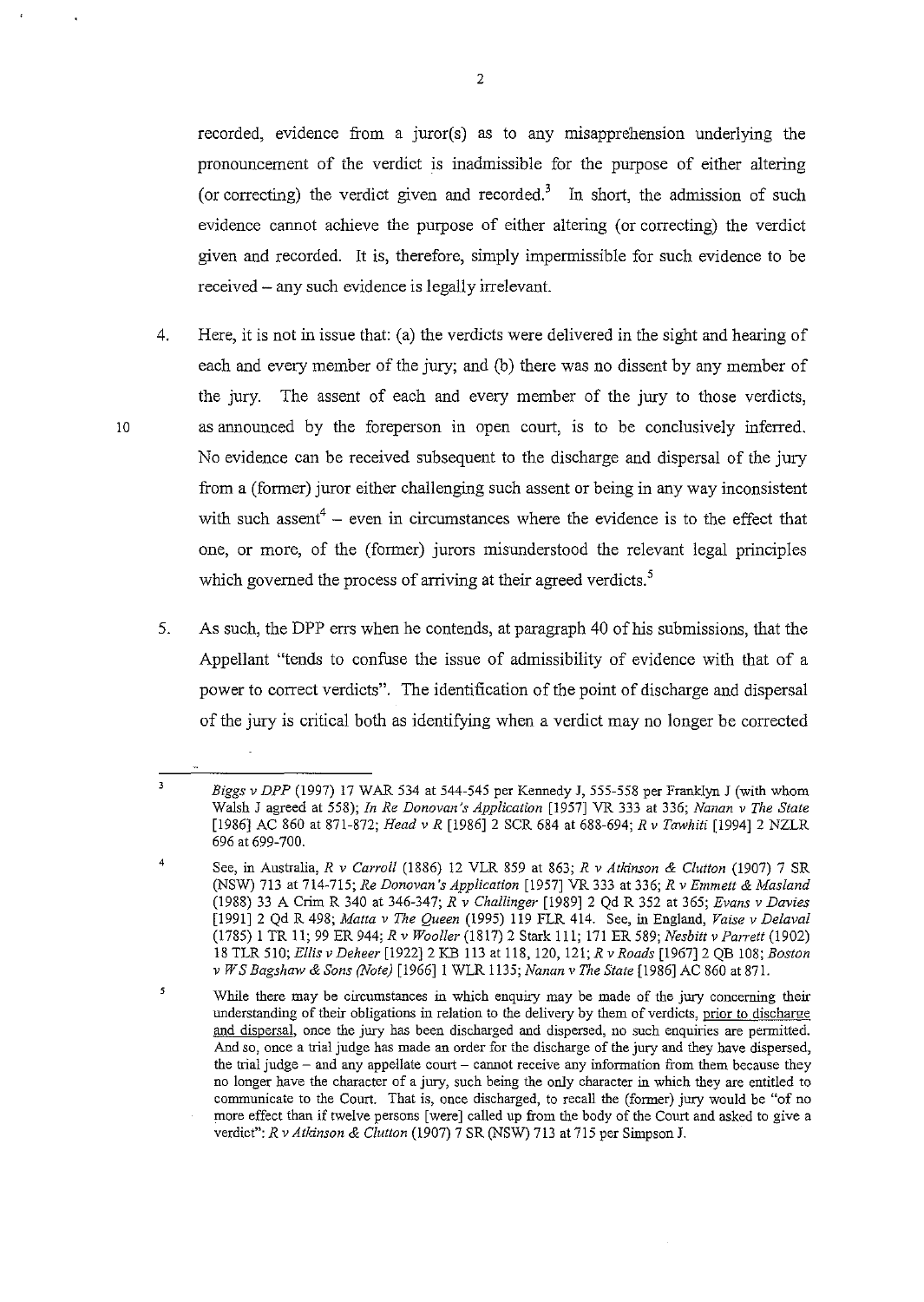and, relevantly, when any evidence going to the correction of that verdict becomes irrelevant and thus inadmissible.

- 6. In those circumstances, the DPP is wTong to say that "[n]o appellant appears to dispute that if the evidence is properly characterised as disclosing only an error in transmission, which all jurors agree upon, such evidence would be admissible".<sup>6</sup> To the contrary, the well-established principles set out paragraphs 3 and 4 above, supported by authority<sup>7</sup> dating back to, at least,  $1785$ <sup>8</sup>, support the Appellant's submission that such evidence is plainly inadmissible.
- 7. The DPP errs in seeking to draw a distinction between circumstances where, on the one hand, evidence discloses that the foreperson misspoke or miscomrnunicated a verdict and, on the other, evidence disclosing that a jury accurately communicated a verdict, which may have been reached by a misapplication of the law.<sup>9</sup> The proper appreciation of the principles explained at paragraphs 3 and 4 above yields the inevitable conclusion that, howsoever characterised, the evidence here is irrelevant and inadmissible.
- 8. In constructing, and then coming out on one side of, that false dichotomy, the DPP calls in aid an unsupported theory as to the deliberations of a jury to support the (alleged) "miscommunication". It is pure speculation to say that "[f]irst, the jury votes" and "[s]econd, the jury unanimously agrees its verdict having regard to the 20 outcome of that vote".<sup>10</sup> To so contend assumes a particular pattern of jury deliberations,<sup>11</sup> in circumstances where the principle that jury's deliberations are confidential is "a principle of the highest significance in the criminal justice

10

<sup>6</sup>  DPP's Submissions, fn 26.

<sup>7</sup>  See fns 3 and 4 above.

 $\boldsymbol{8}$ **"The rule** ... **that jurors are incompetent to impugn a verdict to which they have been a party goes**  back at least as far the decision in *Vaise v Delaval* (1785) 1 TR 11; 99 ER 944": *R v Emmett* & *Masland* (1988) 33 A Crim R 340 at 343 per Lee J.

<sup>9</sup>  See paragraphs 7-8, 10 and 28 of the DPP's Submissions.

lO DPP's Submissions, paragraph 23.

ll cf. *Cheatle v The Queen* (1993) 177 CLR 541 at 553 per Mason CJ, Brennan, Deane, Dawson, Toohey, Gaudron and McHugh JJ.